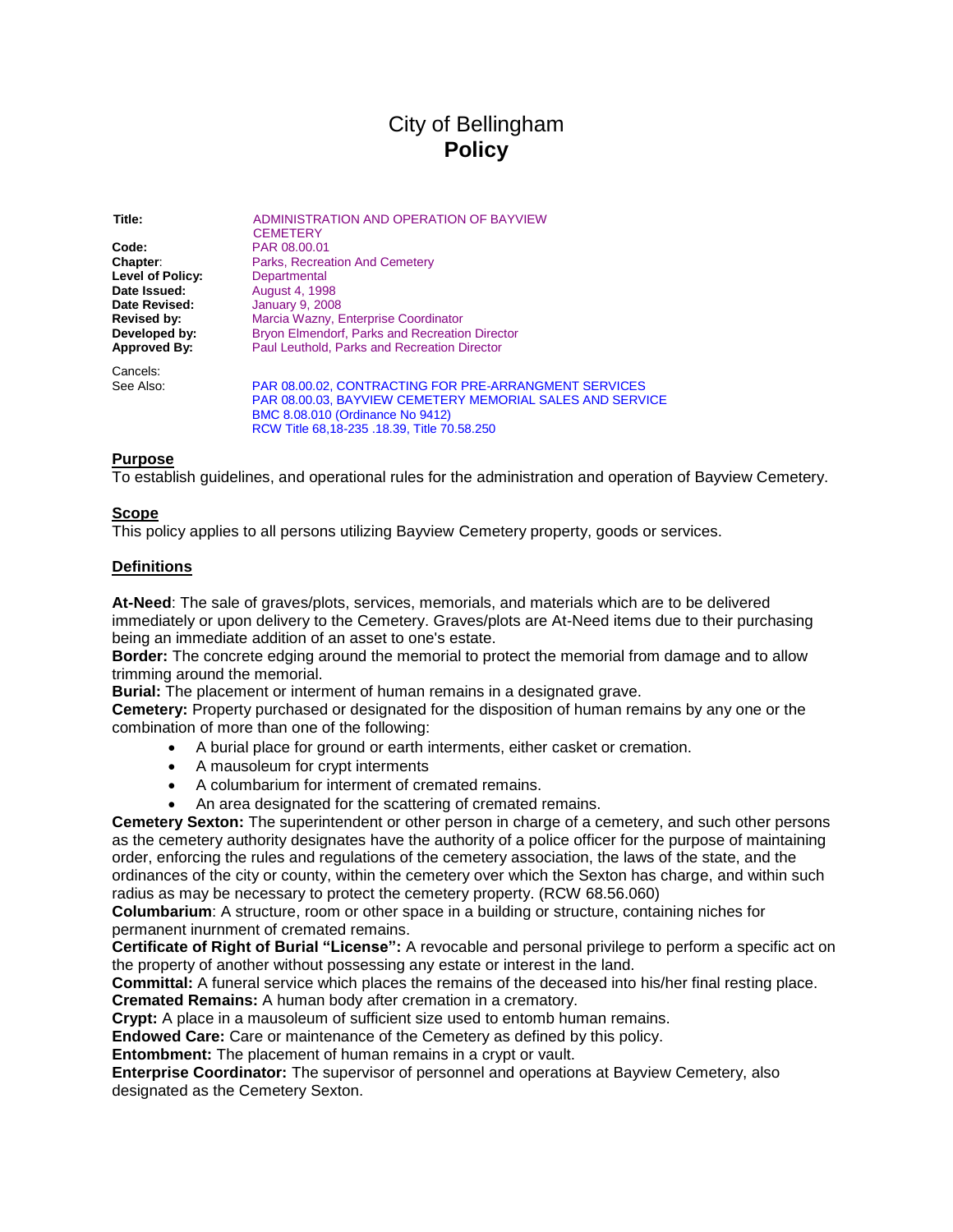**Extended Property Use:** The placement of cremains in a plot which was created for the placement of a casket burial by extending additional burial rights.

**Foundation:** The concrete or stone slab set below ground level to support and stabilize a memorial. **Funeral:** A memorial service for a deceased person.

**Grave or Plot:** An area of ground in a cemetery, designated for the burial of human remains.

**Grave or Plot Licensee:** Any person in whose name a Certificate of Right of Burial stands in record, in the records of the Cemetery authority.

**Human Remains or Remains:** The body of a deceased person, and includes the body in any stage of decomposition, except cremated remains as defined by RCW 68.04.020

**Interment:** The disposition of human remains by cremation and inurnment, entombment, or burial in a place used or intended to be used and dedicated for cemetery purposes.

**Liner:** A concrete or composite material container which is buried in the ground to provide outer protection and into which human remains are placed in the burial process.

**Mausoleum:** A structure or building for the entombment of human remains in crypts, in a place used or intended to be used for cemetery purposes.

**Memorial:** Any grave marker, headstone, plaque, or monument that is intended to permanently mark a grave or plot.

**Niche:** A space in a columbarium or urn garden used or intended to be used for the inurnment of cremated human remains.

**Pre-Need sales**: The sale of a predetermined package of burial services purchased in advance of use. Pre-Need sales are available to those living individuals who wish to purchase burial goods and services in advance for use upon or after their death. Grave plots are not Pre-Need as they are an immediate asset in ones estate.

**Scatter Garden:** A designated area in a cemetery for the scattering of human remains.

**Scattering:** The removal of cremated human remains from their container for the purpose of scattering the human remains in any lawful manner.

**Urn Liner:** A container whose purpose is to provide outer protection for the ground burial of cremated human remains.

**Urn Vault:** A container in which are sealed cremated human remains for the purpose of providing outer protection for the ground burial of cremated human remains.

**Vault:** Any container which is buried in the ground and sealed to provide outer protection and in which human remains are placed for burial.

## **Policy/Conditions**

#### **1. Bellingham Municipal Code Establishes Regulatory Authority**

- Bellingham Municipal Code 8.08.010 establishes the administrative responsibility for Bayview Cemetery under the Parks and Recreation Department; and
- Authorizes the Director of Parks and Recreation to issue regulations for the use and operation of Bayview Cemetery.

#### **2. The City of Bellingham Has Designated Property For Cemetery Use**

 All property has been purchased or dedicated for use at Bayview Cemetery, located at 1420 Woburn St. WA 98226.

#### **3. All Cemetery Fees and Charges are Approved By City Council**

 Approved fees and charges will remain in effect until a new schedule is approved by the City Council.

#### **4. All Graves/ Plots are Licensed to the Licensee by a Right of Burial Certificate**

 Following the sale of any grave/plot, a Right of Burial Certificate will be issued to the licensee.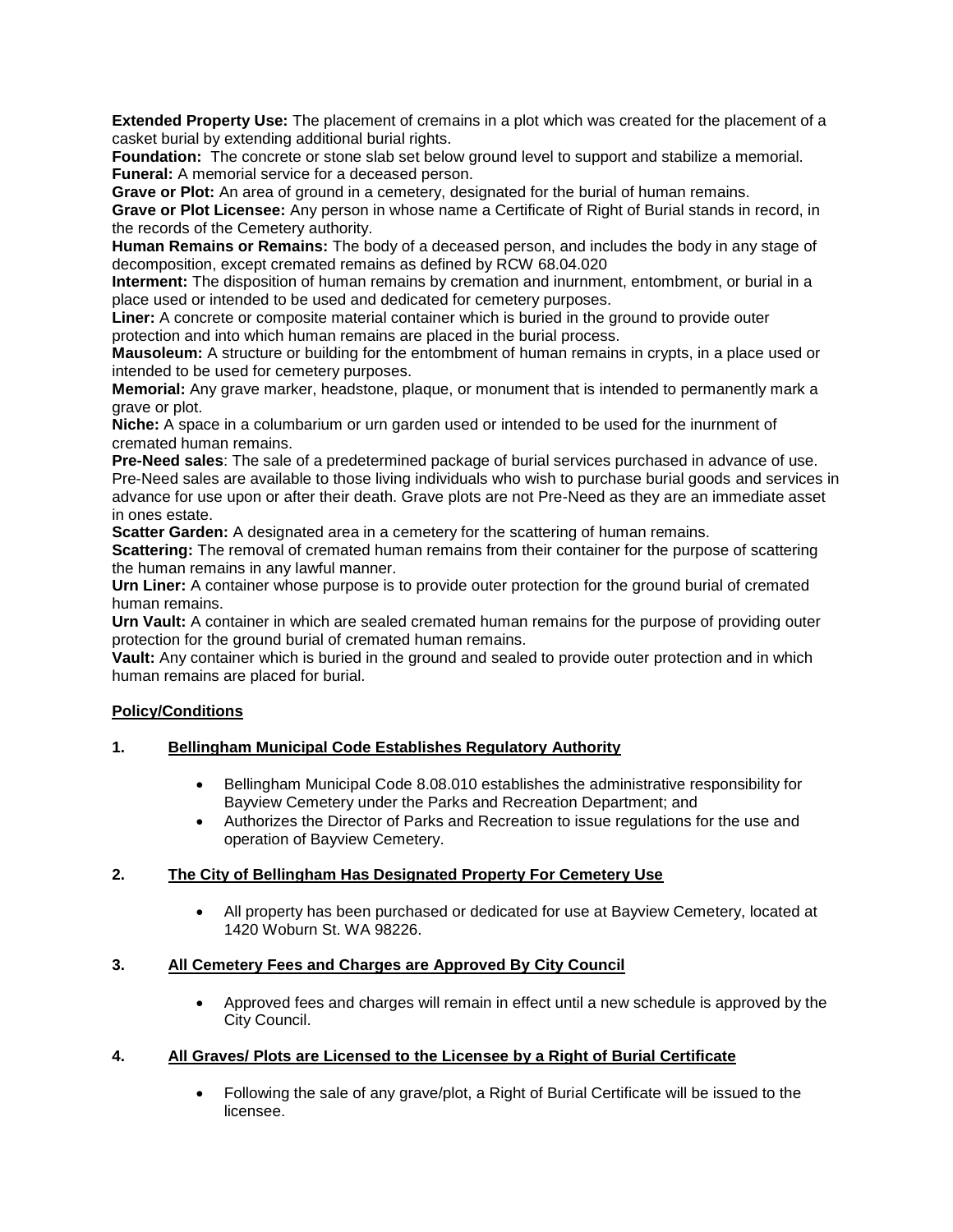# **5. The City will not Enforce Agreements Between Common Licensees's**

- If a grave/plot is jointly licensed, authorization for interment will be granted to either licensee or the heirs.
- If an agreement is made between joint licensees, the City will not undertake to enforce, interpret or construe such an agreement.

## **6. The City Allows Transfers of Graves/Plots**

- Transfers or conveyance of graves/plots can only be made by the licensee or his/her legally designated representative.
- Transfers or conveyances are subject to any applicable fees at the time of transfer or conveyance.

#### **5**. **Privileges of the Licensee are Subject to Rules and Regulations as Established by the City, State or Other Regulatory Authority.**

- Rules are adopted as necessary to preserve the privileges of all for whom the City is the trustee.
- Rules and regulations are subject to change or amendment at any time by the City of Bellingham.
- Copies may be obtained upon request.

# **6. The City Requires Full Payment at the Time Goods and Services are Requested**

- Payment is to be made in the form of cash, check or credit cards acceptable to the City.
- A Sales Agreement is to be completed at the time of sale.
- There are two types of Service Agreements:
	- o At-Need Sales for graves/plots, services, memorials, and materials.
	- o Pre-Arrangement Sales of pre-determined packages of burial services and materials.
- Funeral Industry Vendors who pre-register with Bayview Cemetery will be allowed a courtesy account.
	- o It is understood that full payment is due upon receipt of goods and services. Payment will not be considered made until received at the City.
	- o After 30 days, balances will be subject to a finance charge as determined by the Finance Department. The FINANCE CHARGE will be computed on an annual basis of 12 months with thirty days each.
	- o Any payment of less than the entire amount due may be credited on the balance owing without waiving or curing any existing default or affecting the City's right to use any remedies. Payments will first be applied to collection costs and late charges, if any, then to Finance Charges, and finally to the principal amount due.
	- o Funeral Industry Vendors agree to pay the City a dishonored item or nonsufficient funds fee in if payment tendered is dishonored.

## **7. The City Recognizes Cases of Financial Hardship**

- The Parks and Recreation Director or designee, is authorized to waive the cash payment requirement for at-need sales agreements.
- Individuals or families must meet the following criteria to be eligible for Financial Hardship:
	- o Adults or children from families who qualify for food stamps, or TANF(Temporary Assistance for Needy Families).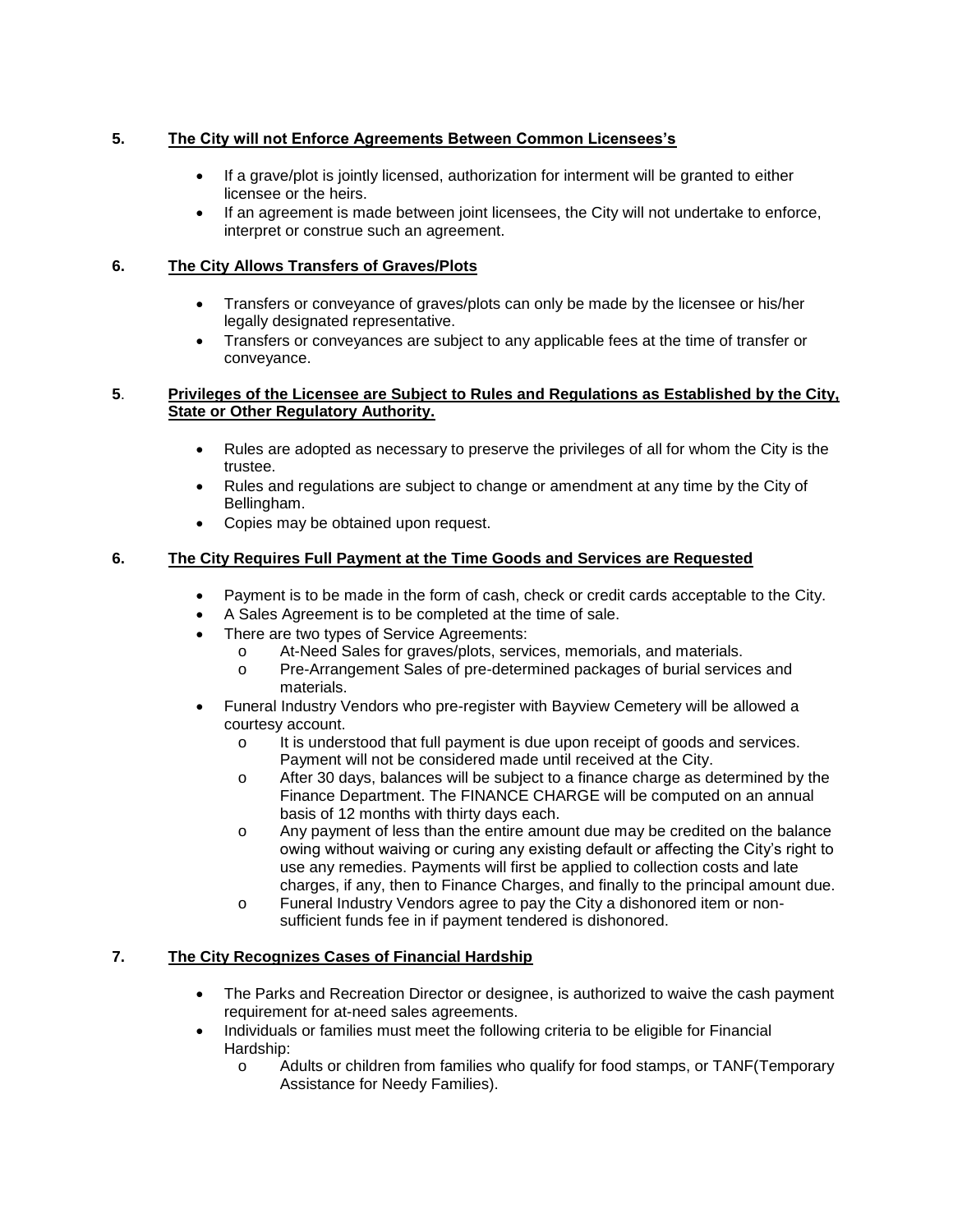- A cash down payment of at least 60% is required, and the unpaid balance is to be paid over a 90-day contract at the established monthly interest rate of one-half of one percent.
- Payments on account are deemed delinquent the day after payment is due.
	- o Delinquency shall be considered a material breach of the agreement justifying termination, and the City shall have the right to remove any and all remains interred and re-inter the same in such as place as the Director of Parks and Recreation shall direct.
	- o Any request for exception to this paragraph must be submitted in writing to the Park and Recreation Director.
	- o The Parks and Recreation Director or designee, has the authority to extend the payment to a specific date.
- Upon default in payment at any time of the balance due or any accrued finance charges, Bayview Cemetery will suspend and deny further Cemetery services until payment in full is received.
- No memorials will be allowed on any grave or other burial space without full and complete payment of any outstanding sales contracts.

## **8. The City is Not Authorized to Accept Assignments**

 The individual, or individuals, who sign the sales agreement must pay all costs and are personally liable and responsible for the goods and services as listed on the sales agreement.

## **9. The City May Repurchase Graves/Plots from the Current Owner**

- The Enterprise Coordinator is authorized to offer no more than fifty percent of the original purchase price, less the endowed care fee.
- One hundred percent of the original purchase price can be applied as credit only toward other grave/plot purchases in the Cemetery, less the current processing fee.

#### **10. City Council Determines the Allocation of At-Need and Pre-Need Sales Receipted by Bayview Cemetery to the Cemetery Fund**

- At-Need sales will be deposited into the Cemetery fund.
- Proceeds of pre-arrangement sales shall be applied after payment of state sales tax to the Pre-Arrangement Reserve.

## **11. The City Establishes a Cemetery Improvement Reserve Within the Cemetery Fund**

- This reserve is composed of a percent of monies received from grave/plot license sales.
- City Council has the authority to designate the principal from this reserve for improvements to the Cemetery.
- Accrued interest or dividends from investment or deposit of this reserve shall be used for care, operation, and capital improvements within the Cemetery.

## **12. The City Establishes a Pre-Arrangement Reserve Fund**

 The Pre-Arrangement Reserve Fund is established within the Cemetery Fund for the benefit of beneficiaries of pre-arrangement sales.

#### **13. The City Requires Endowed Care on all Graves/Plots, Niches, and Crypts Licensed in Bayview Cemetery**

All grave/plots in Bayview Cemetery will be licensed with endowed care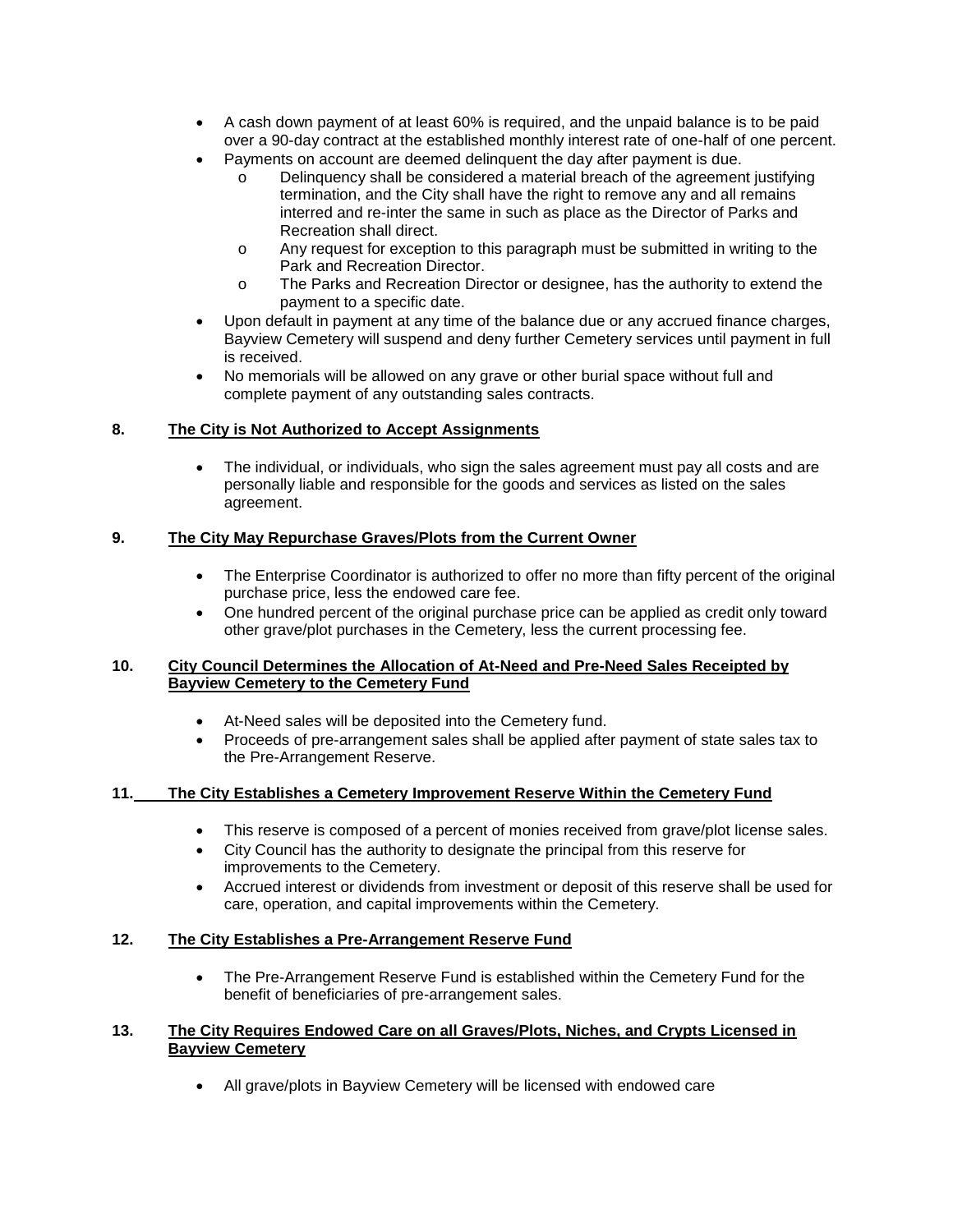- Endowed care includes the upkeep of driveways, walks, and other improvements belonging to the Cemetery.
- Includes mowing the grass at reasonable intervals, pruning shrubs and trees, and other such landscape work as shall be necessary.
- Work is prioritized, scheduled, and completed to provide proper and adequate maintenance, but will be limited to those activities which available budgeted funds will allow.
- Endowed care does not include maintenance, repair, or replacement of flowers, grave memorials, or private structures.
- The charge for endowed care is a one time charge calculated as a percentage of the cost of the grave/plot, and is approved by City Council as part of the fee schedule.

#### **14. Interest in Cemetery Graves/Plots will be Governed by Chapter 68.32 RCW as now and hereafter Amended**

- The City will endeavor to determine the legal next of kin, but the City will not be held responsible for failure to do so.
- The City shall not be responsible for activities by persons falsely representing themselves as next of kin.

# **15. The City Reserves the Right to Correct Errors**

- Bayview Cemetery reserves the right to remedy or correct any alleged defect, error, or complaint before any suit, libel, or cause of action, either at law or equity, may be filed against Bayview Cemetery, the City, its employees, or agents.
- A complainant must notify Bayview cemetery in writing of any defect, error, or complaint.

## **16. The City Requires a Burial Permit**

- All interment will require the appropriate burial permit as required by the Health Department. The City will not be responsible in any manner for securing any permit.
- Cremated remains must be properly labeled and accompanied by acceptable documentation to the Cemetery to certify the identity of the cremated remains.

#### **17. The City Schedules Interment and Establishes Visitor Hours**

- The Cemetery grounds are open from 8:00 AM until dusk, daily, except in the case of severe weather or other causes as determined by the Parks Director or designee.
- Bayview Cemetery office hours as established by the Parks and Recreation Director or designee, and are as posted on site.
- Normal burial times are restricted to weekdays, except in the case of emergency.
- Bayview Cemetery reserves the right to schedule all interments according to available time and resources.
	- o Bayview cemetery reserves the right to refuse any interment if time or resources are not available.
	- o Bayview Cemetery reserves the right to refuse any interment which did not include the required notification time period.
	- o Interments which run after the Cemetery office posted closing time, will incur overtime charges.
- Weekend interments are only available in the case of emergency and only if resources are available to accommodate these interments
	- o An emergency interment form must be completed with full information as to the nature of the emergency. The Parks Director or designee will approve all weekend emergency interments.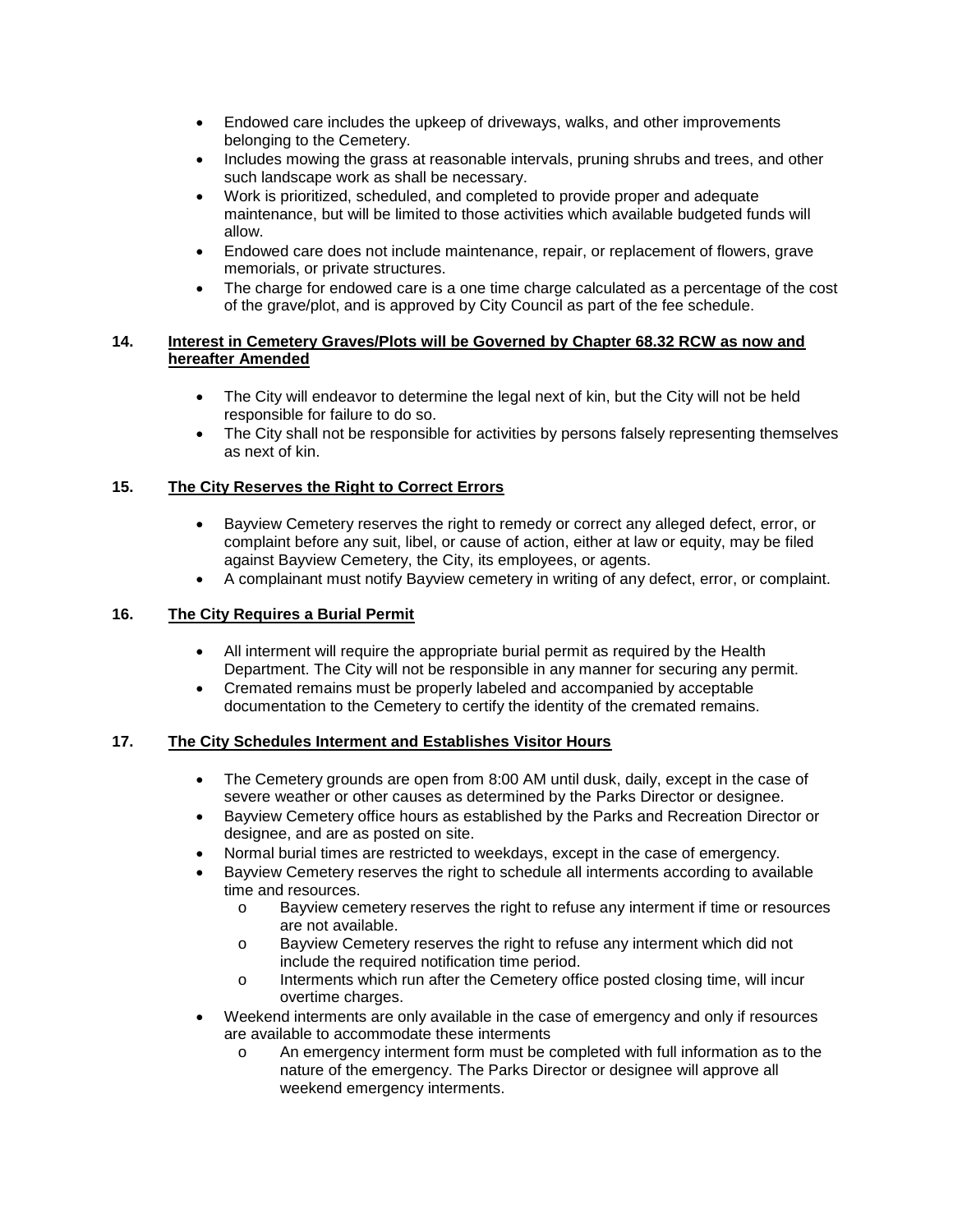- o All additional charges, as noted in Bayview Cemetery's price book, will apply to all weekend emergency interments.
- All families or legal representatives will be required to sign a sales agreement, and any other applicable forms or affidavits, accepting responsibility, authorizing, and designating the exact location of the grave/plot for burial.
- Funeral directors, memorial suppliers or designated representatives who sign on behalf of the family are accepting financial responsibility and liability for any decisions or actions taken under their direction.
	- o Any delinquent accounts or bad debts will be pursued through funeral homes or memorial suppliers if said funeral home or supplier signs for authorization.
- All Cemetery license agreements and/or other sales agreements concerning grave/plots, goods and services or care, will be made between the City and the person requesting the goods or services.

# **18. The City Requires Notification of Interments**

- Bayview cemetery must be notified a minimum of 24 hours in advance of any interments.
- Bayview requires a minimum of one week notice for any dis-interments or removals.

# **19. The City Requires Authorization for Burial**

- Under no condition will Bayview Cemetery open a grave/plot without proper authorization.
- Written authorization by the grave/plot licensee of record must be duly filed in Bayview Cemetery's office prior to any interment, except in cases where prior authorization is on file in Bayview Cemetery records.

# **20. The City Requires Permission for the Removal of Remains**

 Provisions concerning permission to remove remains are governed by State Law in Chapter 68.50 RCW as now or hereafter amended.

## **21. The City Allows Certain Multiple Interments Per Grave/Plot**

- The interment of two casket burials in one gravesite is not allowed.
- Graves/plots designated as casket sites are allowed one casket and a maximum of five cremated remains.
	- o All cremations placed on a casket designated site are subject to a multiple interment fee.
- Memorialization is limited to a maximum of three memorials on a casket site. o One at the head of the grave/plot and two flat memorials on the grave/plot.
- Graves/plots designated for cremation are allowed, one, two, or four cremation interments per grave/plot.

## **22. The City Allows the Scattering of Cremated Remains**

- The scattering of cremated remains is permitted only in sections designated by Bayview Cemetery.
- All applicable fees apply.
- Scattering is subject to all rules and regulations as noted within this policy.

## **23. The City Allows for the Interment of "People and Their Pets"**

- The cremated remains of pets are allowed only in a section specifically designated and plotted for "people and their pets".
- This section may contain casket graves/plots, as well as cremation sites.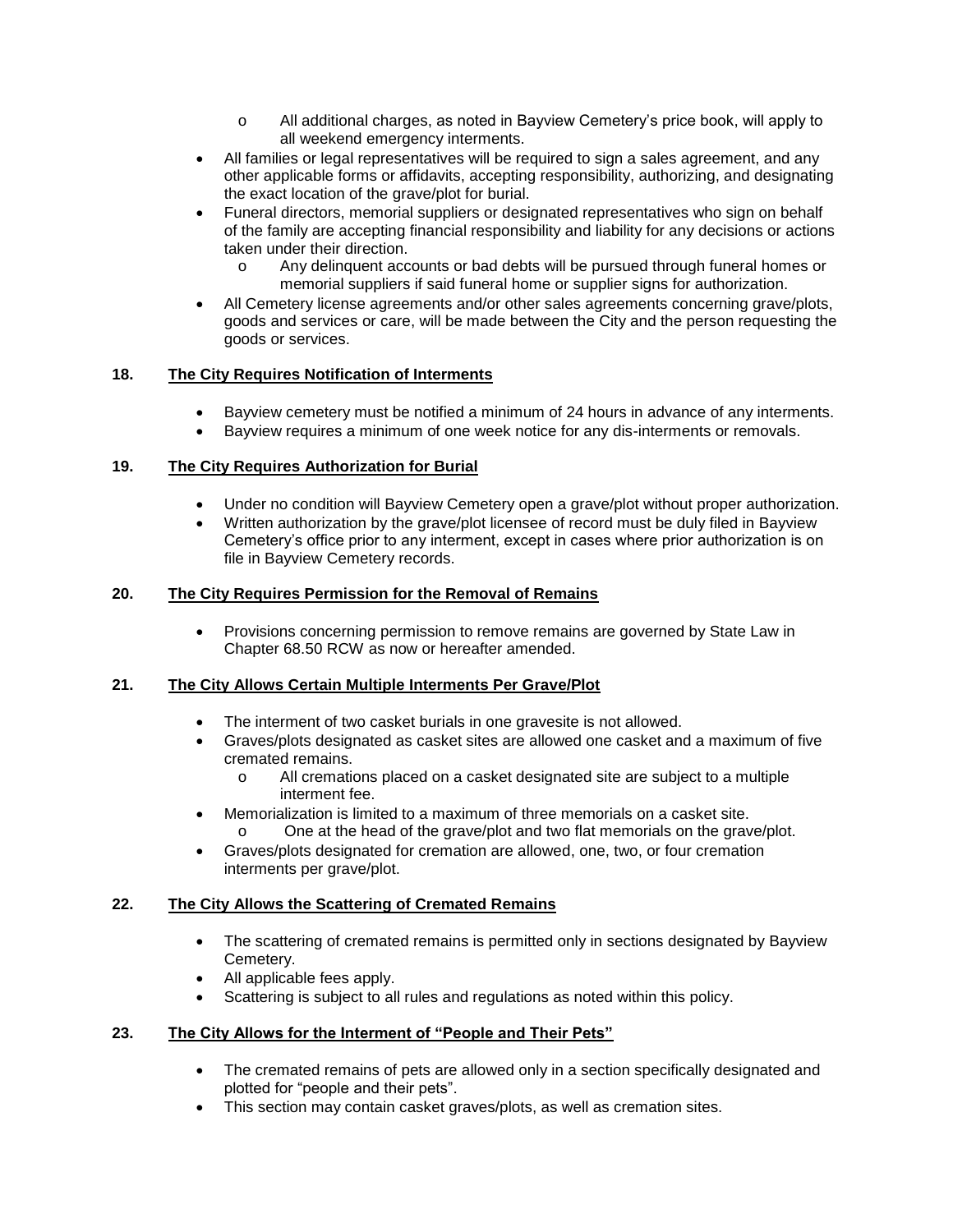- o Any cremated pet remains must be identified and noted in Cemetery records as to species.
- o Each cremated pet remains will be considered one of the five cremated remains allowed on a casket site.
	- 1. Multiple interment fees will apply.
	- 2. Pet interment costs to be approved by City Council

## **24. The City Provides Funerals, Interments, and Committals**

- The grade of all graves/plots is established by Cemetery staff.
- o Changes in grade are only allowed upon approval by the Enterprise Coordinator.
- Funerals, interments and committals within Bayview Cemetery are under the control of the Cemetery Sexton, or other appropriate authority.
- All graves/plots are to be opened and closed by Cemetery staff only.
- Tents, artificial grass, lowering devices, tractors and other equipment provided by the Cemetery are to be used exclusively for Cemetery purposes.
- All interments are to include the use of a concrete liner or vault designed and manufactured for this purpose.
- Concrete liners and vaults are sold by the City at Bayview Cemetery.
- Vaults or liners purchased from a supplier other than Bayview Cemetery must be approved by the Enterprise Coordinator, or appropriate authority, before use on Cemetery grounds.
- Cemetery staff place all vaults and liners
	- o Families who wish to have their vault or liner placed by a third party must provide a \$500.00 performance bond, and proof of liability insurance with the City named as co-insured in the amount of not less than \$1,000,000.00.
	- o Delivery must be before 9:00 AM the morning of the service.
	- o If delivery is delayed there will be an hourly fee rate applied against the performance bond for every half hour of delay after the scheduled service time, with a minimum late charge of one hour, rate as noted in Council approved price list.
	- o Failure to comply with these criteria or any policies and regulations pertaining to Bayview Cemetery will result in refusal of delivery.

# **25. The City Establishes Designated Sections**

- The West half of Section 9 is designated as an urn garden for cremation interments only.
- The East half of Section 19 and Section 31 are designated for small child/infant interments only.
- The Fountain garden and creek wall ground graves/plots are designated for cremation only.
- Fountain garden and Creek wall columbaria are niche sites designated for cremation only.
- Section 30 is designated as the Mothers Memorial Section and is an urn garden for cremation only.
- Section 27 ground and columbaria are designated for Military Veterans and their families only.
- Section P is designated as an urn garden for cremation interments only.
- Section 32 is designated for interments of "People and Their Pets".

## **26. The City Regulates, Care, Improvements, and Landscaping Within Bayview Cemetery**

- All improvements of plats shall be done by Cemetery staff.
- No lot or grave/plot shall be defined by fence, railing, coping hedge, or by any unauthorized memorial.
- Any items placed improperly or without the permission of the Cemetery shall be removed at the grave/plot licensee's expense.